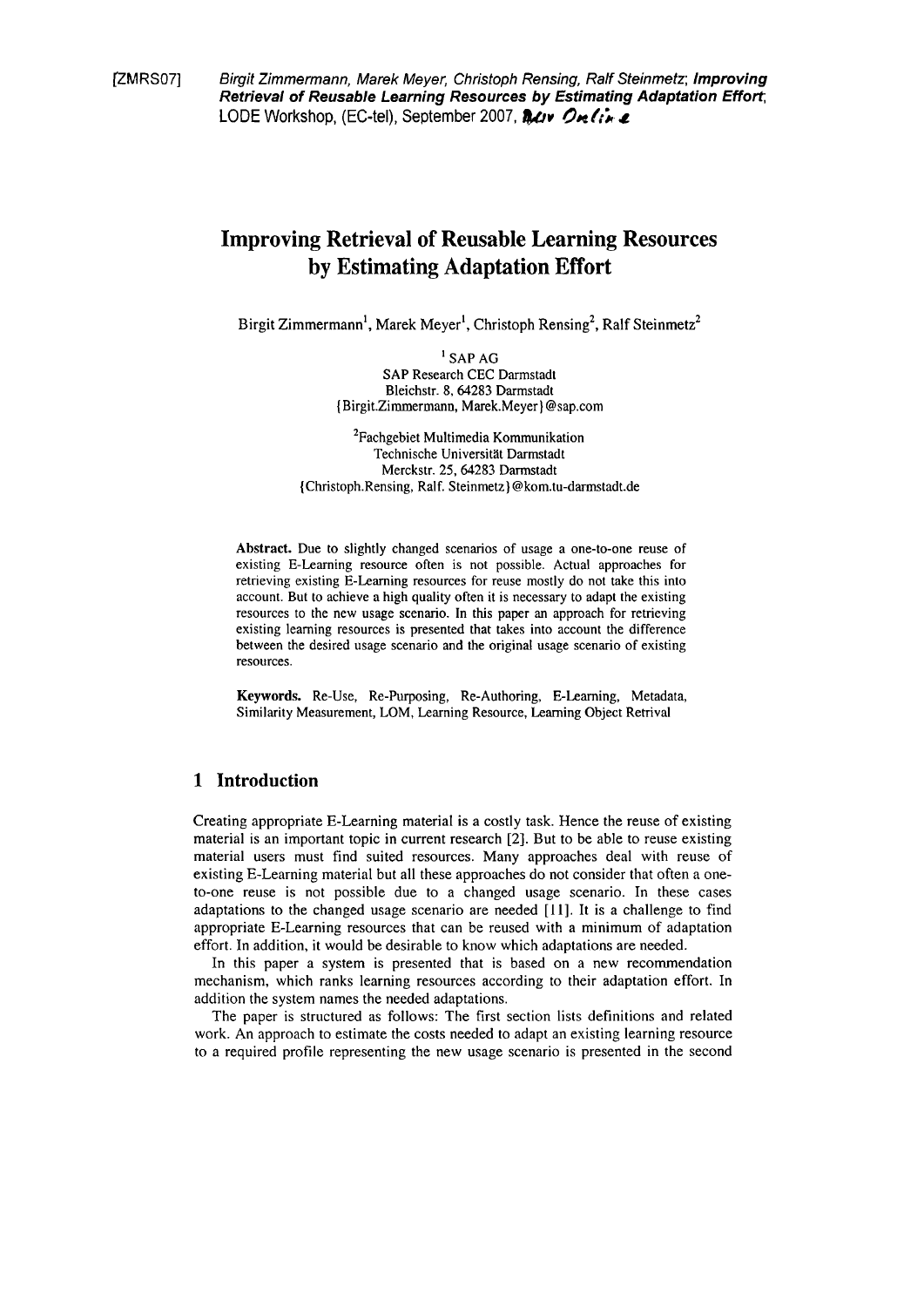section. Section three focuses on the implementation of this approach. Section four provides a Summary and gives an outlook on future work.

#### **1.1 Re-Purposing of E-Learning Content**

Re-Purposing means that existing E-Learning content is adjusted to new needs or situations. Rensing et al. [7] define it as follows:

"Re-Purposing is the transformation of a Learning Resource to suit a new learning or teaching context. This means especially that the Learning Resource is transformed to suit a new learning objective or a new target group, which is different from the learning objective or target group the Learning Resource was created for."

Re-Purposing consists of modularization, adaptation, and aggregation of content. Modularization means to split a learning resource in smaller units that are suited for reuse. Adaptation means to change a learning resource in order to adjust it to a new usage context. Aggregation means to combine small learning resources to a larger learning resource. In this paper we mainly focus on adaptation. But this may also lead to a need for modularization and aggregation.

#### **1.2 Related Work**

Many different approaches deal with the reuse of E-Learning content. Some focus on learning objects as reusable elements like [10]. Others focus on technical aspects like providing the needed infrastructure  $[1, 4]$ . But not one of them explains how adequate resources for reuse can be found if a one to one reuse is not possible.

An interesting approach is the one of Sicilia and Sanchez-Alonso [9]. They propose a concept for the reuse of learning objects based on Design by Contract, a concept used in Object-Oriented Software Engineering. The authors assimilated it to the context of learning objects. In their approach they emphasize that strictness of metadata is needed to enhance machine understandability. But they also do not consider that for a reasonable reuse it might be necessary to adapt learning resources.

Similarity measurement measures the similarity between images, words, documents etc. The distance between two objects is calculated to express their similarity. There are lots of methods to calculate this distance, e.g. Euclidean Distance, Mahalanobis Distance, or Chord Distance. One work in this area is WordNet::Similarity that measures the similarity of concepts. "It provides six measures of similarity, and three measures of relatedness, all of which are based on the lexical database WordNet." [6] Pedersen et al. compare two concepts, and calculate a numeric value representing the degree to which the concepts are similar.

### **2 Adaptation Cost Calculation**

As stated before, reusing existing E-Learning content often leads to a need for adaptation. But how can users find the one existing learning resource that needs least adaptation effort to meet their requirements? To overcome this problem this paper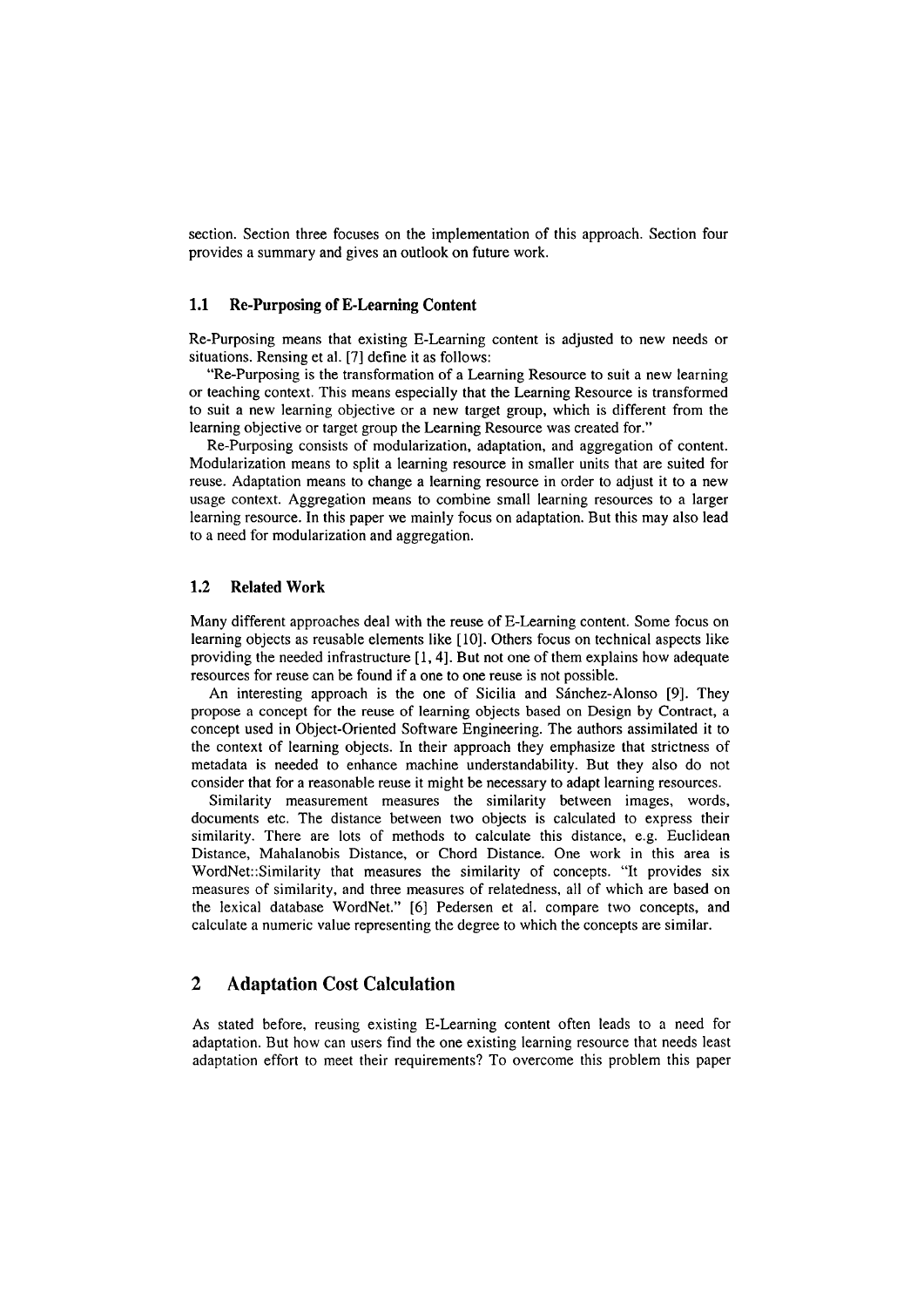proposes an approach that uses metadata similarity measurement to deduce the needed adaptations. Based on this, the costs for the adaptations are calculated. In the following the prerequisites and a detailed description of the approach will be given.

#### **2.1 Prerequisites**

To be able to find the resource that best fits the user's requirements a requirements profile has to be provided, which describes the desired course. It consists of a metadata description of the ideal learning resource. To determine the similarity between the perfect course and existing courses, the profile is compared with the metadata of the available existing learning resources.

**A** prerequisite to the solution proposed here is the use of strictly formalized metadata. This means that metadata fields have to be comparable and normative instead of being descriptive. This is necessary for a quantifiable comparison.

Thus, strictly formalized metadata should be used to characterize existing and desired courses. A standard often used to characterize learning resources is the Learning Object Metadata (LOM) standard **[3].** One of its metadata fields is the target age range field that describes the age range of the intended learner. It requires character strings as input. This allows, for example, values like "over 21" as well as "suited only for adults" which, although they might mean the Same, may not be comparable because of their different formats. Therefore they are not suited for a similarity measurement. Hence, existing and desired courses should be characterized with normative metadata, as described by Sánchez-Alonso and Sicilia [8].

#### **2.2 Solution Approach**

First the user has to create a requirements profile. This profile contains the metadata describing a fictive ideal learning resource. E.g. you are looking for a learning resource in English with a high semantic density to the educational objective 'TCPIIP. The learning resource should be created for your company "xy AG". This would lead to the following requirements profile:

(Language=English, Semantic Density=High, Educational Objective=TCP/IP, Contribute=xy AG).

When the requirements have been entered the system calculates the resource that needs least adaptation effort and thus matches best the requirements. The calculation of the adaptation effort and the cost estimation are performed in three steps:

- 1. Field-wise calculation of metadata deviation
- 2. Calculation of involved adaptation types
- 3. Estimation of resulting adaptation costs

First for each element of the metadata record it is calculated how much it differs from the corresponding field in the requirements profile. Based on the metadata type the adequate function out of a set of similarity functions is chosen.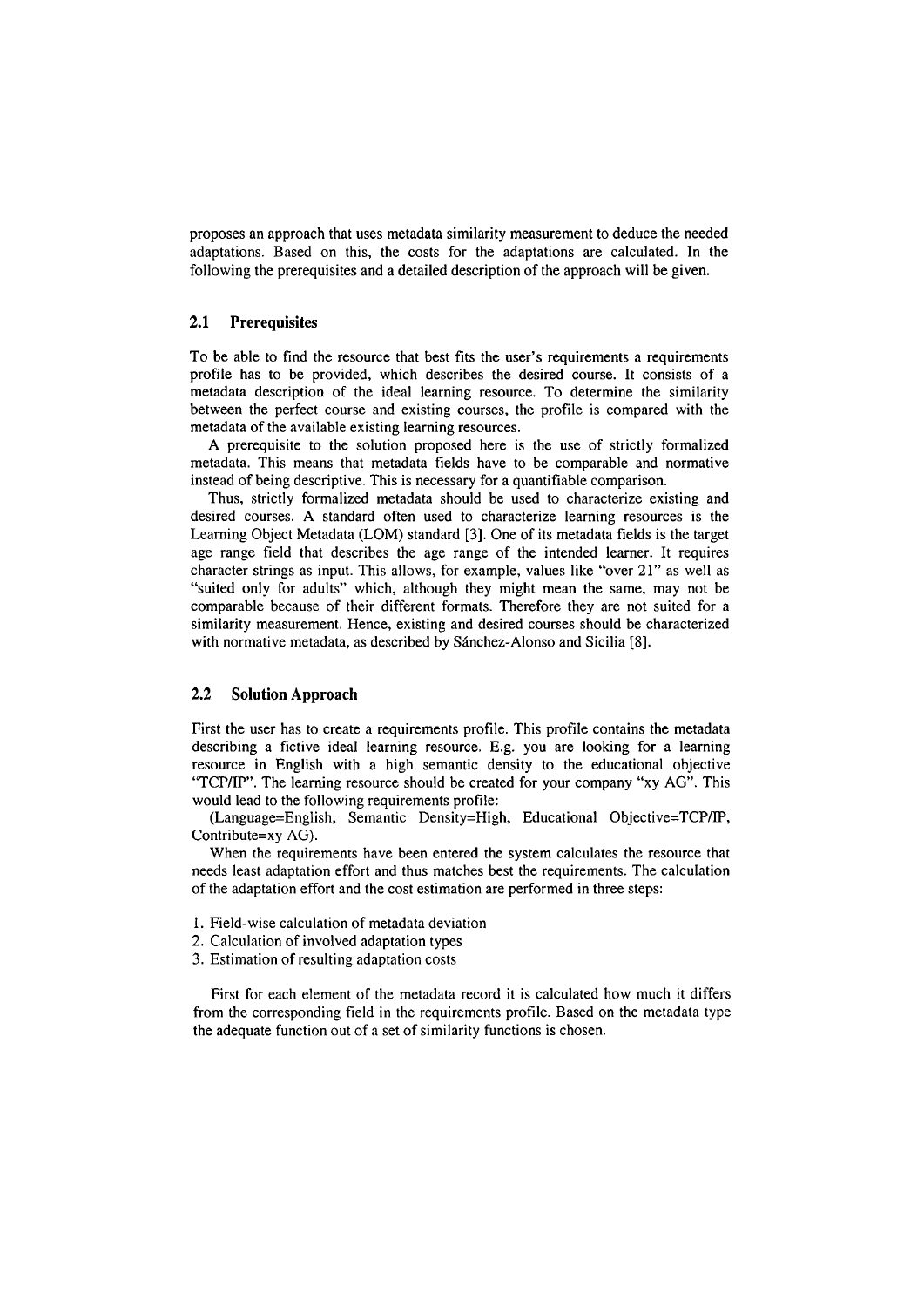For some metadata, e.g. language, the outcome of the function is a binary value. If the languages of a desired profile and an existing resource are different, this leads to **"I",** which means, there is a need for adaptation (in this case translation). If the languages of the elements are identical, this leads to "0", which means that no adaptation is needed.

Then there are values that can vary more or less (e.g. semantic density). The higher the difference is the higher is the distance value. For some of these values, if the difference it too high, it is impossible to make the resource meet the requirements. Then the distance is set to infinite. This might be the case if the learning objectives are totally different (e.g. "TCP/IP" and "Modern Art").

The outcome of the similarity measurement is a distance vector (DV), describing for each metadata field the difference between a given resource and a fictive ideal resource. Let us assume that you have three learning resources that match at least some of the metadata of the requirements profile described before. Table 1 shows the metadata of the three learning resources:

|  |  |  |  | Table 1. Metadata for learning resources. |
|--|--|--|--|-------------------------------------------|
|--|--|--|--|-------------------------------------------|

|                 | Language | Semantic<br>Density | Educational<br>Objective | Contribute |
|-----------------|----------|---------------------|--------------------------|------------|
| First resource  | English  | High                | Modern Art               | xy AG      |
| Second resource | English  | High                | <b>TCP/IP</b>            | ab GmbH    |
| Third resource  | German   | Medium              | <b>TCP/IP</b>            | xy AG      |

Calculating the similarity between the three resources and the requirements profile leads to the following distance vectors:

|                 |         |     | DV3 |
|-----------------|---------|-----|-----|
| DV <sub>1</sub> | 17<br>∞ | V2: | 3.1 |
|                 |         |     |     |

**Fig. 1.** Distance vectors for learning resources metadata.

In the second step the needed adaptation types are determined by multiplying each distance vector by a so called Adaptation Types Involvement Matrix (ATIM). The ATIM contains for each adaptation type and for each metadata field if a difference in the metadata value leads to a need of the particular adaptation. If this is true the matrix contains "1", otherwise it contains "0".

The multiplication of the ATIM with a DV results in a vector containing the estimated effort for each adaptation type. In our example we use the ATIM shown in Fig. 2. The metadata fields are (from left to right) language, semantic density, educational objective, and contribute. The adaptations are (from top to bottom) translation, adaptation of semantic density, adaptation to educational objective, adaptation of (corporate) design, and adaptation of terminology. Different metadata values for Language lead to a need for translation (marked by "1"). Different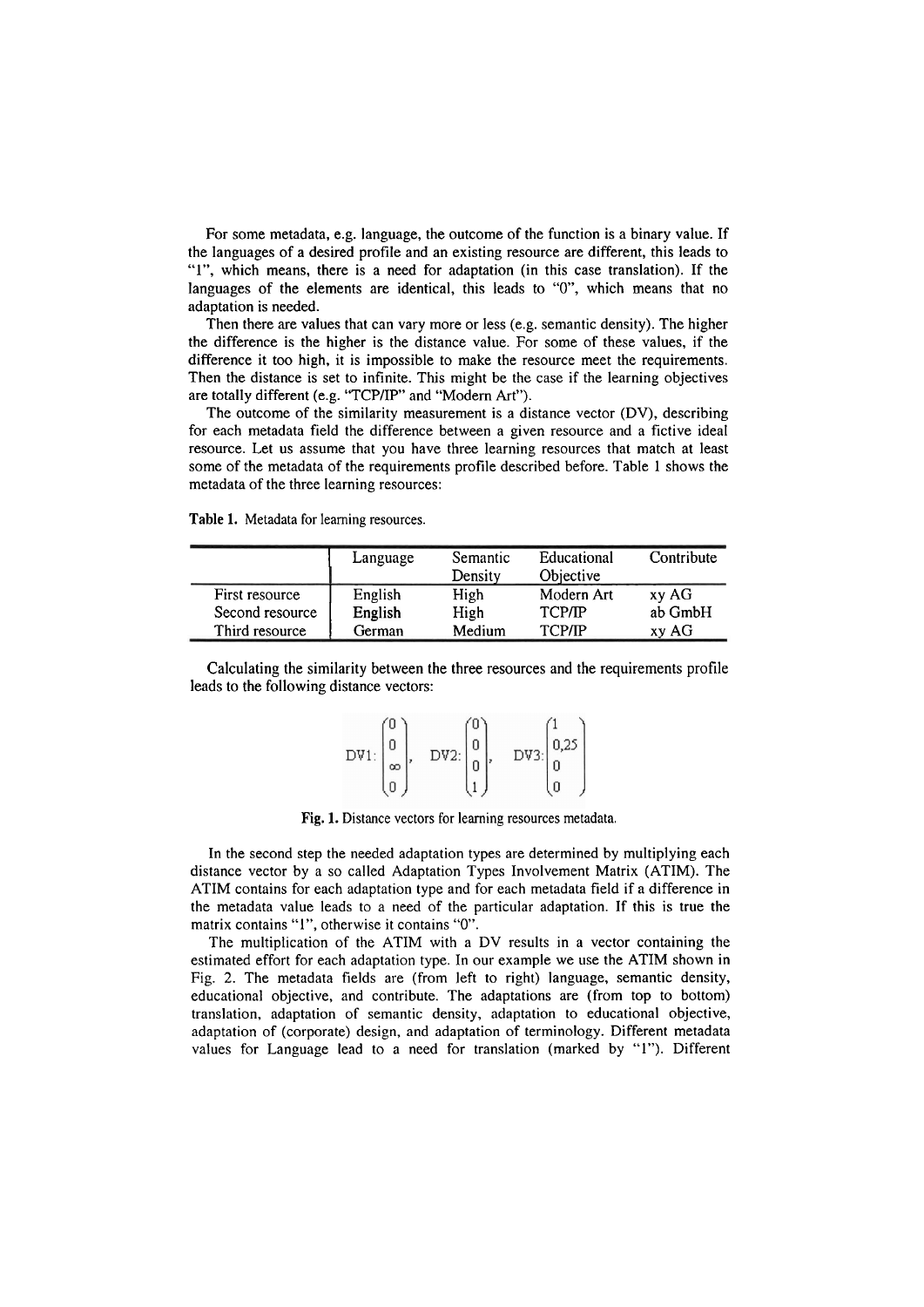metadata values for Semantic Density lead to a need for an adaptation of semantic density. Different metadata values for Educational Objective lead to a need for an adaptation to the educational objective. Different metadata values for Contribute lead to a need for both an adaptation of (corporate) design and an adaptation of terminology.

$$
\text{ATIM} = \left(\begin{array}{cccc} 1 & 0 & 0 & 0 \\ 0 & 1 & 0 & 0 \\ 0 & 0 & 1 & 0 \\ 0 & 0 & 0 & 1 \\ 0 & 0 & 0 & 1 \end{array}\right)
$$

Fig. 2. Adaptation Types Involvement Matrix.

Multiplying the distance vectors of the first step with this matrix leads to the adaptation effort vectors (AEV) shown in Fig. 3:

|        |   |        |  |        | 0,25 |  |
|--------|---|--------|--|--------|------|--|
| AEV 1: | 8 | AEV 2: |  | AEV 3: | n    |  |
|        |   |        |  |        |      |  |
|        |   |        |  |        |      |  |

**Fig. 3.** Adaptation effort vectors.

Finally in the third step, the adaptation cost function (ACF) takes the adaptation effort vectors that have been generated in the second step as an input to calculate the estimated adaptation costs.

The cost function is a multiplication of the adaptation effort vector by a cost vector, containing a cost value for each adaptation type. The cost value depends on the available tools. For example, if a tool Supports easy translations, the cost function will return low cost values for needed translations; if the available tools support translations only insufficiently or not at all, the resulting costs will be higher. Or if a tool is used that executes a (corporate) design adaptation automatically the values for (corporate) design adaptations are very low. If (corporate) design adaptations have to be executed completely manually, as no tool is available, the values are set to a higher value. The outcome of this step is a cost value for each effort vector.

Notice that the cost function calculates an absolute cost value for the adaptations, but this is only an estimated value, relative to a reference adaptation. The real adaptation costs depend on the length and quality of the learning resource, as well as on further processing details that cannot be calculated exactly. However, the estimation provides a magnitude that helps the user in choosing the resource with the least adaptation effort. In addition the tool tells the user which adaptations are needed.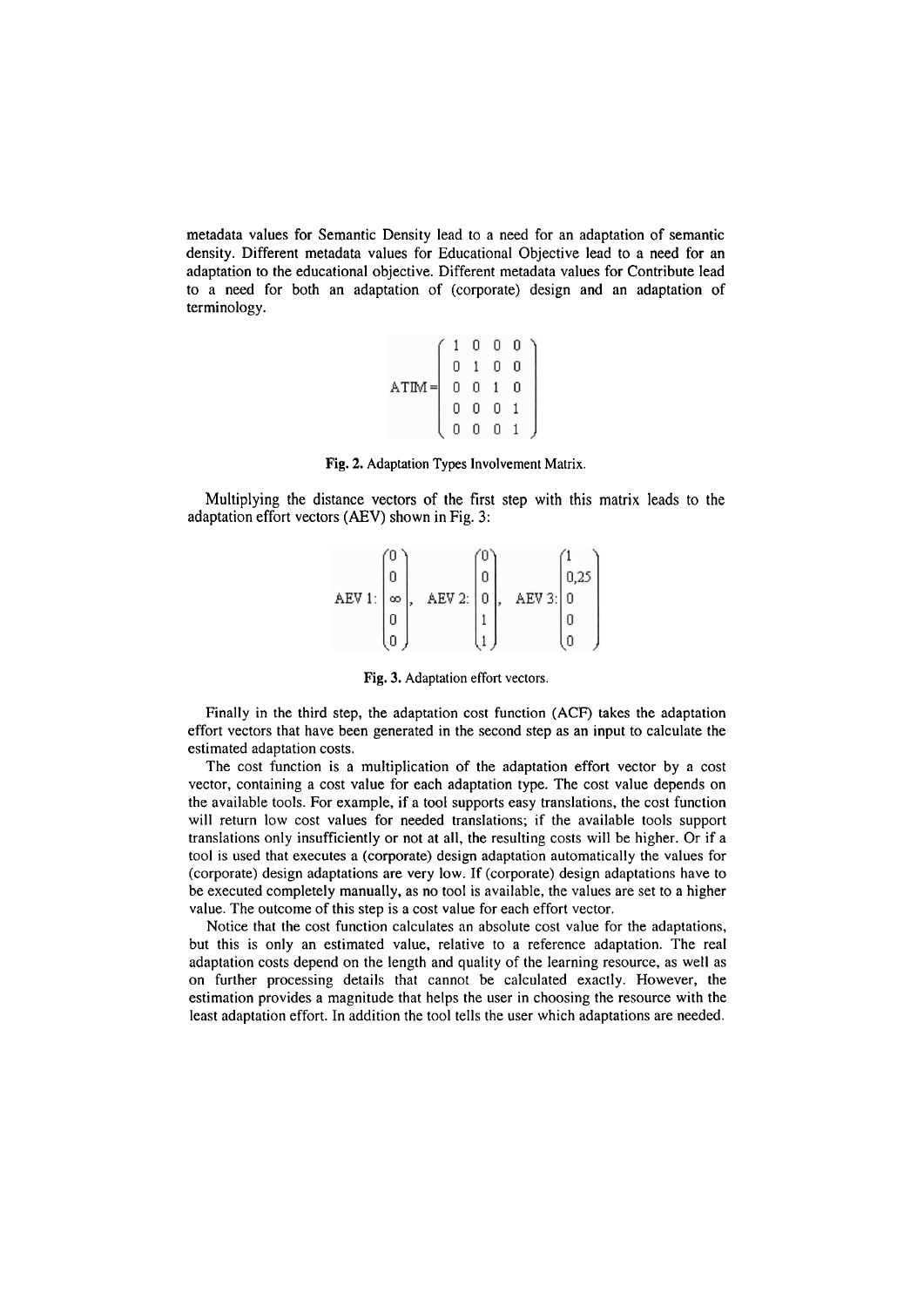#### **2.3 Expandability and Possibilities for Customization**

The approach introduced above provides three possibilities for customization and expandability to future needs: The Distance Functions for metadata fields, the Adaptation Types Involvement Matrix and the Adaptation Cost Function:

There might be a need for customization of the Distance Functions if the metadata types change. E.g. if a new metadata is added to the metadata record this new metadata has to be added as well to the distance function. In addition a method has to be provided how to calculate the distance for this metadata type.

The Adaptation Types Involvement Matrix could be subject to changes if either new metadata fields are introduced (in this case the matrix has to be enlarged) or the supported adaptation types change in number or definition.

The Adaptation Cost Function probably is the component that is most likely to be customized. It depends heavily on the available tools, as different tools support the same adaptation type in very different ways. The cost function reflects how efficient the available tools support the different adaptation types. Hence, each user has to customize the cost function in a way that it reflects the tools that are available to the user to perform the adaptations.

### **3. Implementation**

As explained in the previous chapter, three steps are needed to calculate the costs for adapting a learning resource. This leads to the following system architecture (Fig. 4):



**Fig.** 4. System architecture.

Based on this architecture and the approach described before a prototype of the adaptation cost calculator (ACC) has been developed. The ACC is integrated into a tool called Module Editor [5]. The Module Editor is a tool that supports users in performing all reauthoring tasks (modularization, adaptation, and aggregation). Within this tool the ACC helps users to find the learning resource that needs least adaptation effort to be adapted to the user's requirements.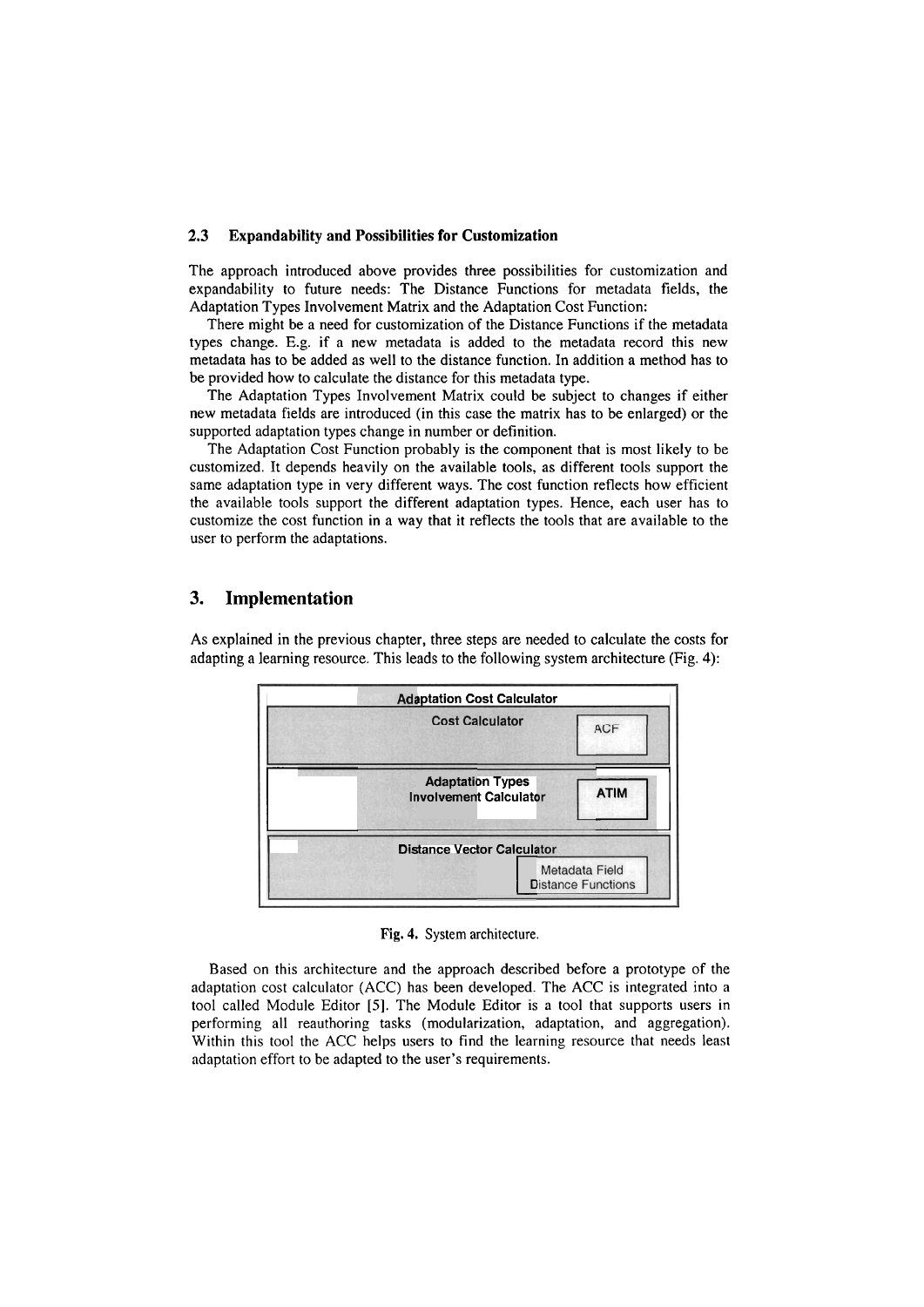The ACC is invoked via the menu. First users have to enter the requirements profile (see Fig. 5). At the moment four metadata fields are taken into account: language, contribute, semantic density, and educational objective. The calculation can be started by clicking on the button "Next". We to effer the requirements<br>
dields are taken into account:<br>
objective. The calculation can

| <b>Adaption Cost Calculator</b> |           |        |
|---------------------------------|-----------|--------|
| Requirements Profile:           |           |        |
| Language:                       | English   |        |
| Contribute:                     | xy AG     |        |
| Semantic Density:               | high      |        |
| Educational Objective:          | $T$ CP/IP |        |
|                                 | Next      | Cancel |

**Fig.** 5. Entering the requirements profile.

To calculate the adaptation costs the system compares each available learning resource to the user's requirements. The needed adaptations are calculated as described in the example in chapter 2.2. Based on this the costs are estimated.

On the basis of the considered metadata the following adaptations might be needed: translation, adaptation of (corporate) design, adaptation of terminology, adaptation of semantic density, and adaptation to educational objective.

At the moment the adaptation tool provides (partially) automated Support for the (corporate) design adaptation, translation, printability and terminology. The other adaptations have to be performed manually. Therefore the costs for adapting a resource to a changed (corporate) design are the lowest, followed by changing terminology. Adapting a Course to another semantic density causes higher costs. The highest costs are caused by an adaptation to a changed educational objective. Translation is positioned between adaptation to semantic density and adaptation to a changed educational objective.

The outcome is an ordered list of the three resources that match best the user's requirements (see Fig. 6). The user is also told which adaptations are needed to adapt the resource to the requirements.

| <b>Adaption Cost Result Viewer</b>      |                             |                                                                                                                                                          |       |
|-----------------------------------------|-----------------------------|----------------------------------------------------------------------------------------------------------------------------------------------------------|-------|
| Module                                  | ModuleID                    | Needed adaptations                                                                                                                                       |       |
| Network Calcul<br>Multimedia<br>Outlook | cacf8c"<br>137c9c<br>742f3e | (corporate) design, terminology<br>educational objective, (corporate) design, terminology<br>translation, educational objective, (corporate) design, ter |       |
|                                         |                             | Select Module                                                                                                                                            | Close |

**Fig. 6.** Results of the calculation.